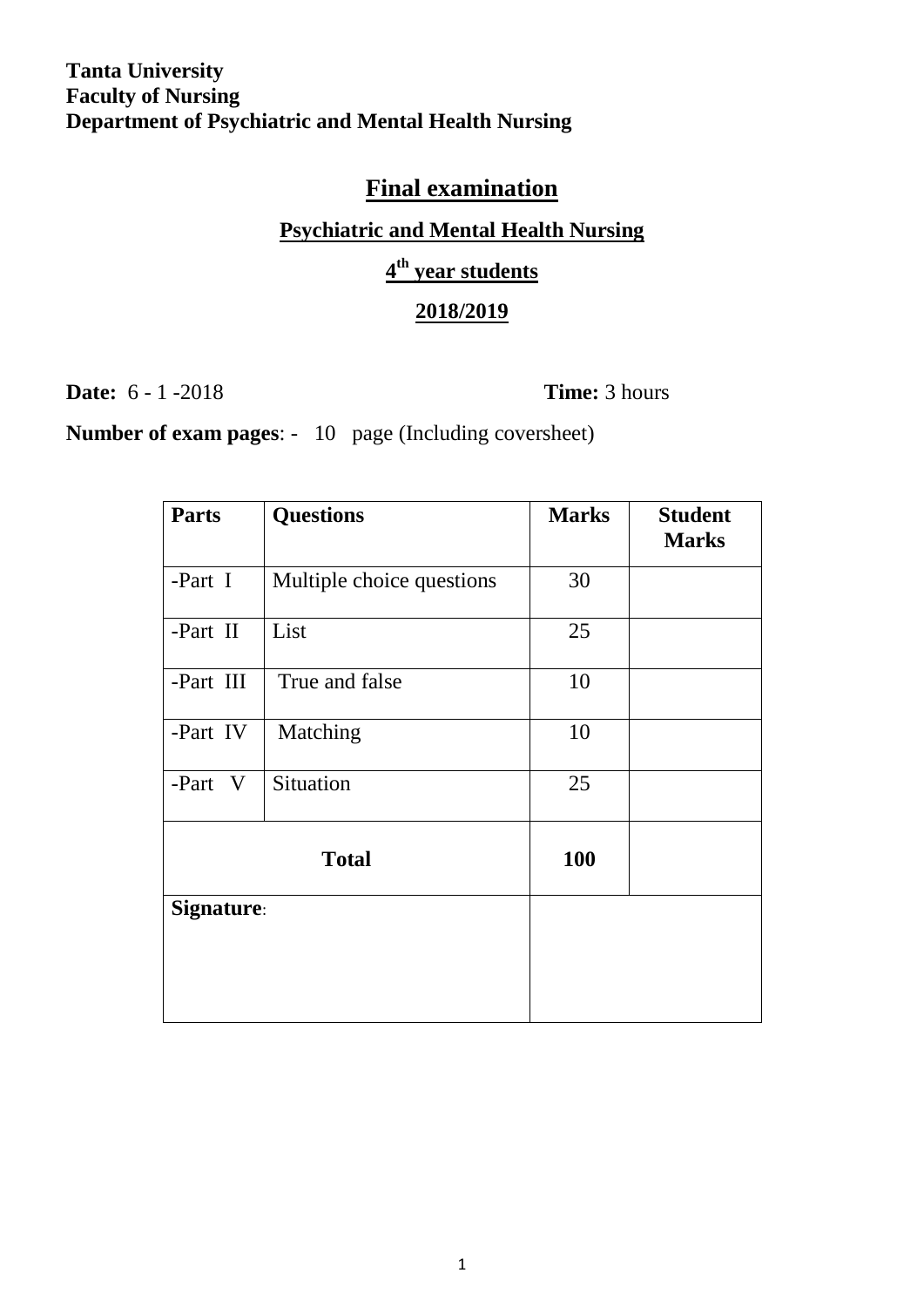**Please answer all of the following questions:-** 

**Part I:- Multiple choice questions: ( 30 Marks )**

**Read the following statements and encircle the correct answer. There is only one best answer:-**

a. Anxiety when discussing phobia.

- 
- d. Distortion of reality when completing daily routines.

**1. All the following are true about delirium, except:**

- a. Clear Consciousness. c. Sun downing.
- b. Disorientation. d. Marked perceptual disturbance.

**2. Soldiers exposed to traumatic experiences in concentration camps during war time, sometimes had amnesia and were unable to recall any part of their order. Which of the following defense mechanism used:** 

- a. Regression.  $\blacksquare$
- b. Repression.  $\Box$  d. Intellectualization.
- **3. According to Erikson's psychosocial stages of development , the personal crisis in which a child needs to learn important academic skills and compare favorably with peers in school to achieve competence is ……………** 
	-
	- b. Initiative versus guilt.  $\qquad \qquad d.$  Industry versus inferiority.

### **4. Severe runny nose or tearing of the eyes is a common withdrawal symptom of:**

 a. Opioid. c. Hallucinogens b. Inhalants. d. Cannabis

### **5. Justice means:**

- a. Obligation to remain faithful to one's commitment.
- b. Right to do good for the patients.
- c. Right to self- determination and independence.
- d. Obligation to be fair to all patients and give them respectful care.

### **6. Client has a diagnosis of schizophrenia with negative symptoms. In planning care for the client, Nurse would anticipate a problem with:-**

 a. Auditory hallucinations. c. Bizarre behaviors. b. Ideas of reference.  $\qquad \qquad d.$  Motivation for activity.

### **7. A nurse is assessing a client diagnosed with dependent personality disorder. Which of the following characteristics is a major component to this disorder?**

- a. Abrasive to others. c. Manipulative of others b. Indifferent to others d. Over reliance on others
- **8. When working with a male client suffering phobia about black cats, nurse should anticipate that a problem for this client would be?**
	-
	- b. Anger toward the feared object.
	- c. Denying that the phobia exists.



- a. Trust versus mistrust. c. Identity versus role confusion.
	-
	-
	-
	-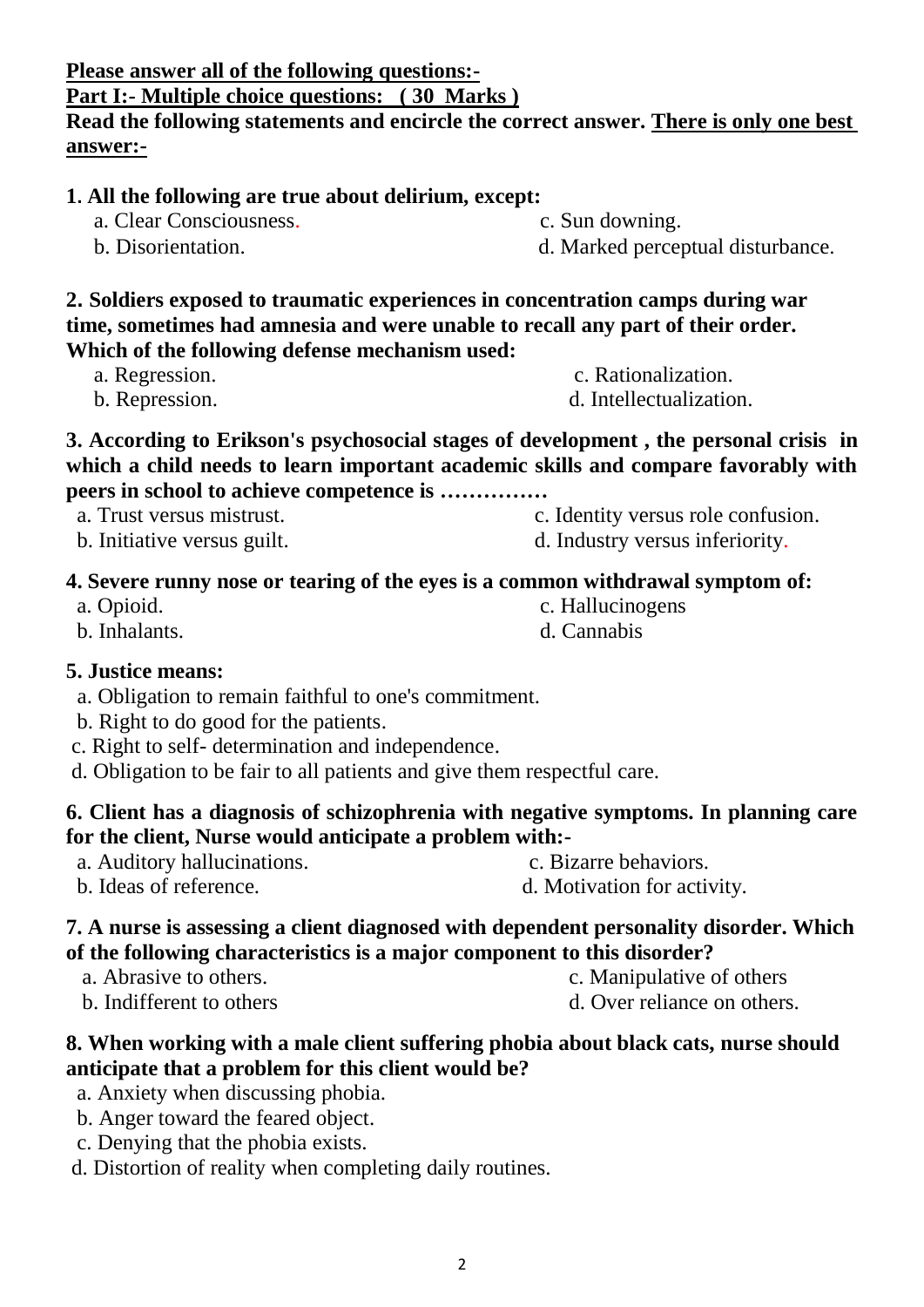## **9. When supporting a person with dementia, which of the following is helpful:**

- a. Allow the person time to respond.
- b. Don't argue about details.

c. Use gestures, objects or signals as well as words e.g. show the person an object that relates to what you are saying.

d. All of the above.

## **10. The priority nursing diagnosis of patient with somatic symptoms disorder is :**

a. Altered thought processes.  $\qquad \qquad c.$  Fluid volume deficit.

b. Sensory/perceptual alteration. d. Ineffective coping.

**11. Four new patients were admitted to the hospital in the past 12 hours. The nurse should monitor these patients for safety. Who patient will need the most watchful supervision? A patient diagnosed with:**

a. Bipolar I disorder.  $\qquad \qquad$  c. Dysthymic disorder.

b. Bipolar II disorder. d. Cyclothymic disorder.

**12. The part of the mind which is working on reality principle is:**

| a. Id.  | c. Superego.   |
|---------|----------------|
| b. Ego. | d. Ideal self. |

**13. A child had problems in elementary school as would frequency fight with other children. He found when he entered high school that he could channel this history into sports such as football and soccer:**

| a. Displacement.       | c. Projection.  |
|------------------------|-----------------|
| b. Reaction formation. | d. Sublimation. |

## **14. --------------takes many forms, ranging from emotional abuse by family and caretakers to sexual and other forms of physical abuse, and includes financial scams.**

a. Elder abuse c. Reckless assault

b. Domestic violence. d. Heat-of-passion crimes

## **15. A nurse discusses job possibilities with a client with schizoid personality disorder. Which suggestion by the nurse would be helpful?**

- a. "You can work in a restaurant" .
- b." You can work in housekeeping service in a hotel ".
- c. "You can work in filing and organizing records in the store" .
- d." You can work in a public trading company".

## **16. People who abuse alcohol have difficulty absorbing vitamins and have lower levels of:**

a. Calcium. c. Iron

b. B12 d. Thiamine.

# **17. Somatic symptoms and related disorder characterized by:**

- a. Presence of somatic symptoms in presence of medical cause.
- b. Presence of somatic symptoms in absence of medical cause.
- c. Absence of emotional cause.

d. Absence of physical symptoms.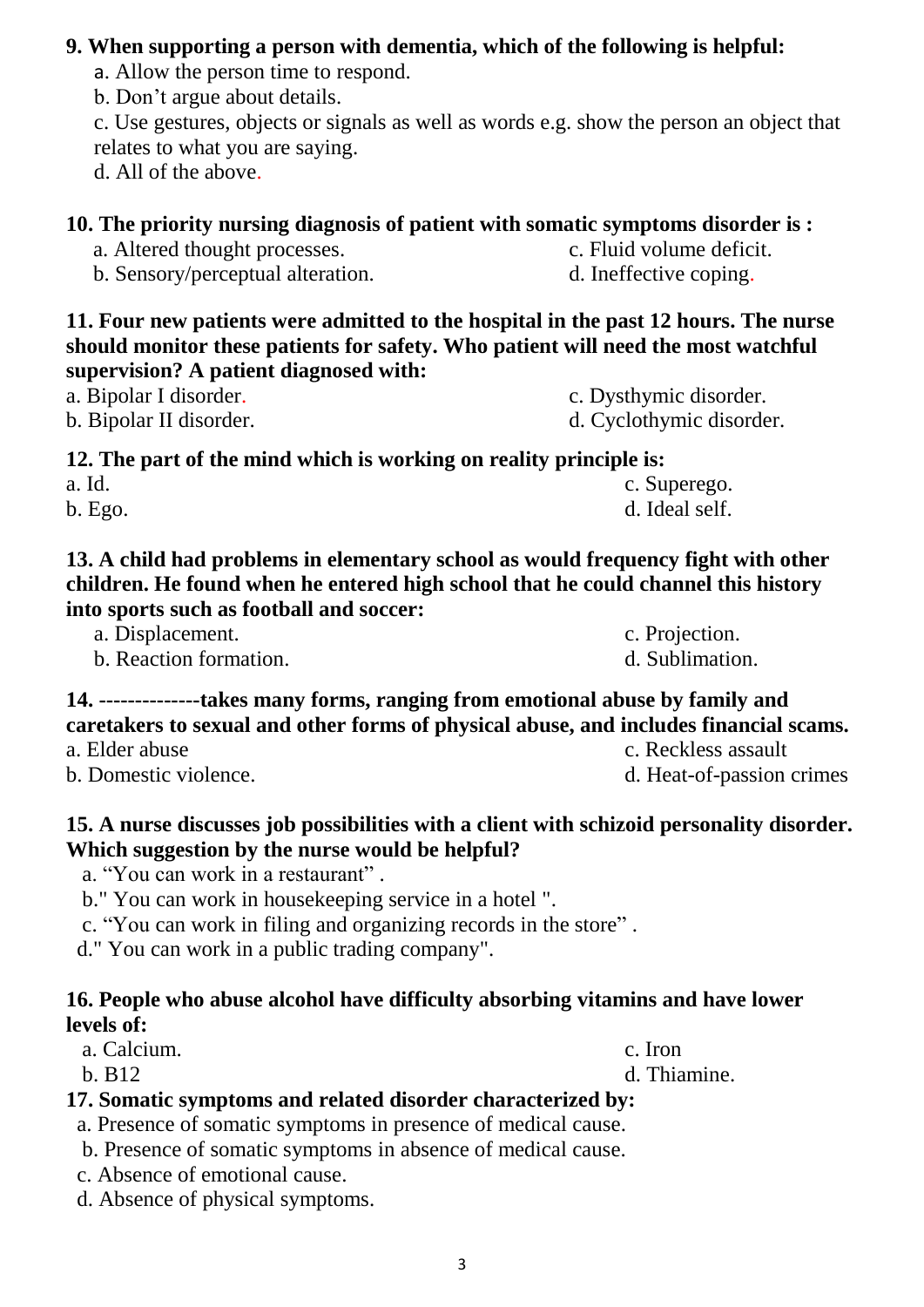**18. A patient with a high level of motor activity runs from chair to chair and cries. The patient does not follow instructions or respond to verbal interventions from staff. The initial nursing intervention of highest priority is to:**

a. Provide for patient safety.

- b. Increase environmental stimuli.
- c. Respect the patient's personal space.

d. Encourage the clarification of feelings.

### **19. "Can you express your feelings toward your achievement in the group therapy today?" what kind of questioning is?**

- 
- a. Open ended. c. Minimal encouragement.
- b. Closed ended d. Empathy.
- 

### **20. When the individual is unable to recognize everyday objects and name them correctly, this is known**

| a. Apraxia. | c. Agnosia. |
|-------------|-------------|
| b. Anomia.  | d. Aphasia. |

## **21. A newly admitted client diagnosed with major depressive disorder isolates self in room and looks out the window. Which nursing intervention would be the most appropriate to implement initially, when establishing a nurse-client relationship?**

a- Sit with the client and offer self frequently.

b-Notify the client of group therapy schedule.

c-Introduce the client to others on the unit.

d-Help the client to identify stressors of life that precipitate life crises.

## **22. When caring for a client with a diagnosis of schizotypal personality disorder, the nurse should:**

- a. Set limits on manipulative behavior.
- b. Encourage participation in group therapy.
- c. Respect the client's needs for social isolation.
- d. Understand that seductive behavior is expected.

## **23. Conversion disorder characterized by:**

- a. Excessive worry about having or acquiring serious disease.
- b. Altered voluntary motor or sensory function.
- c. Altered thought processes.
- d. Altered sensory perception.

## **24. A client notifies a staff member of current suicidal ideations. Which intervention by the nurse would take priority?**

- a. Place the client on a one-to-one observation.
- b. Determine if the client has a specific plan to commit suicide.
- c. Assess for past history of suicide attempts.
- d. Notify all staff members and place the client on suicide precautions.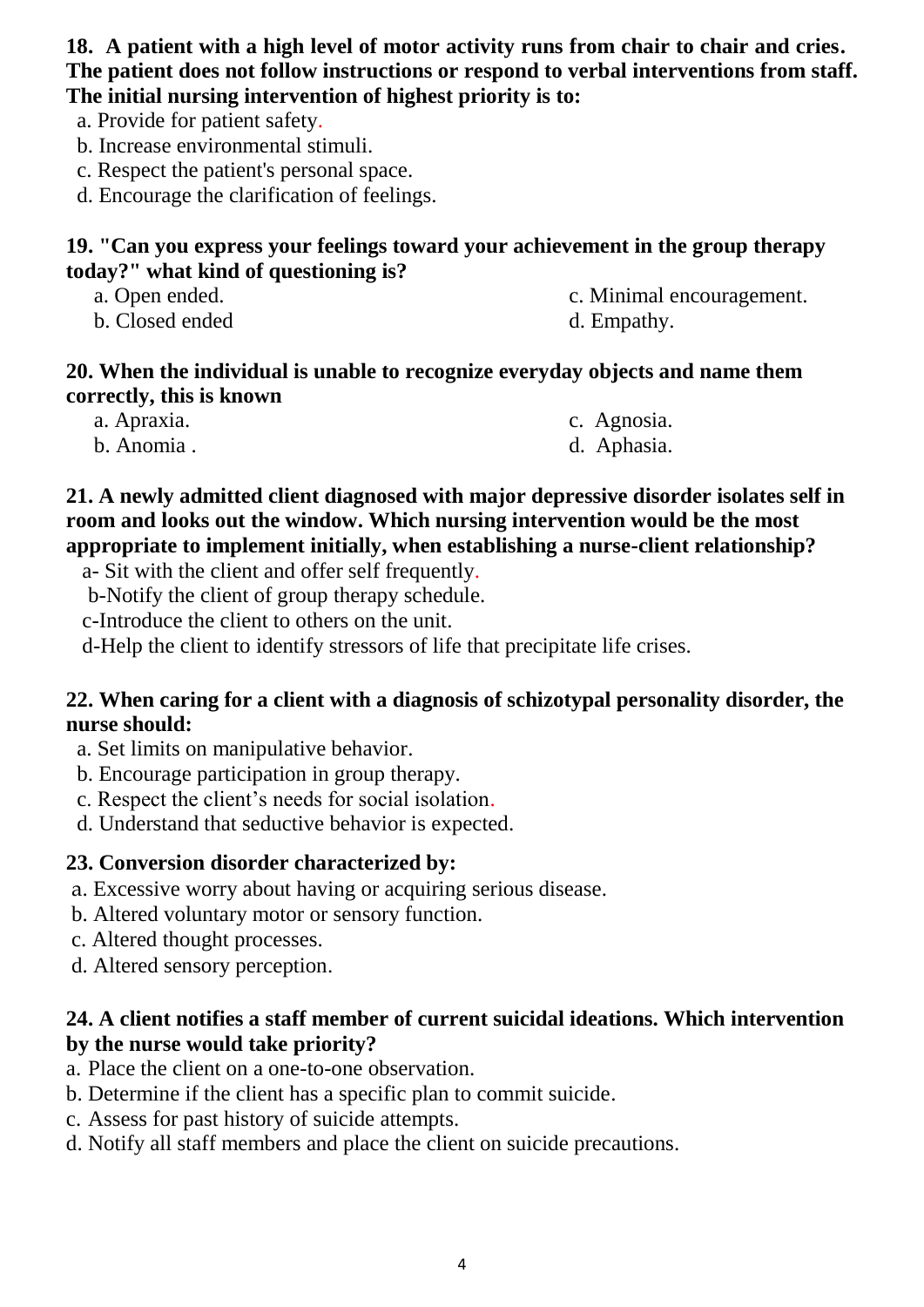### **25. The individual who actually likes to have others do things for him may be quick to criticize other people for being dependent and lazy.**

- 
- 

#### **26. …………. refers to ability of one drug to be substituted for another, each usually producing the same physiologic and psychological effect:**

- a. Codependence c. Detoxification
- b. Cross- tolerance. d. Withdrawal.
- 
- **27. I know I am human, but I don't know who this body belongs to..."**
	-
	-
	- a. Derealization . c. Dissociative amnesia.
	- b. Depersonalization .  $\qquad \qquad d. \text{ Dissecutive identity disorder.}$

### **28. The nurse learns that a client with Obsessive Compulsive Disorder brushes his/her tongue several times a day and has developed ulcerations on it. The priority nursing goal for this client at this time:**

- a. The client will re-establish healthy tissue in the oral cavity
- b. Seek out the nurse when feeling anxious.
- c. Discontinue brushing and oral care rituals.
- d. Verbalize the underlying cause of the behavior

#### **29. A client on the psychiatric unit is unresponsive or mumbles incoherently whenever the nurse asks the client questions. The nurse will best deal with the client's communication problems by:**

- a. Encouraging the client to ask direct questions.
- b. Speak with the client using short and clear statements.
- c. Talking about topics interesting to the nurse.
- d. Sitting quietly with the client.

### **30. A client has been admitted to the emergency department following a rape. The nurse will expect that the client may manifest post-traumatic stress disorder. The nurse is aware that this syndrome can be best described as:**

- a. Unconsciously denying the rape and rapidly returning to normal activities
- b. Re-experiencing the fear and hopelessness of the original trauma.
- c. Guilt, shame and the feeling that they provoked the attack or should have prevented the rape.
- d. Displacing feelings of anger onto hospital staff members.
- a. Repression c. Rationalization
- b. Reaction d. Projection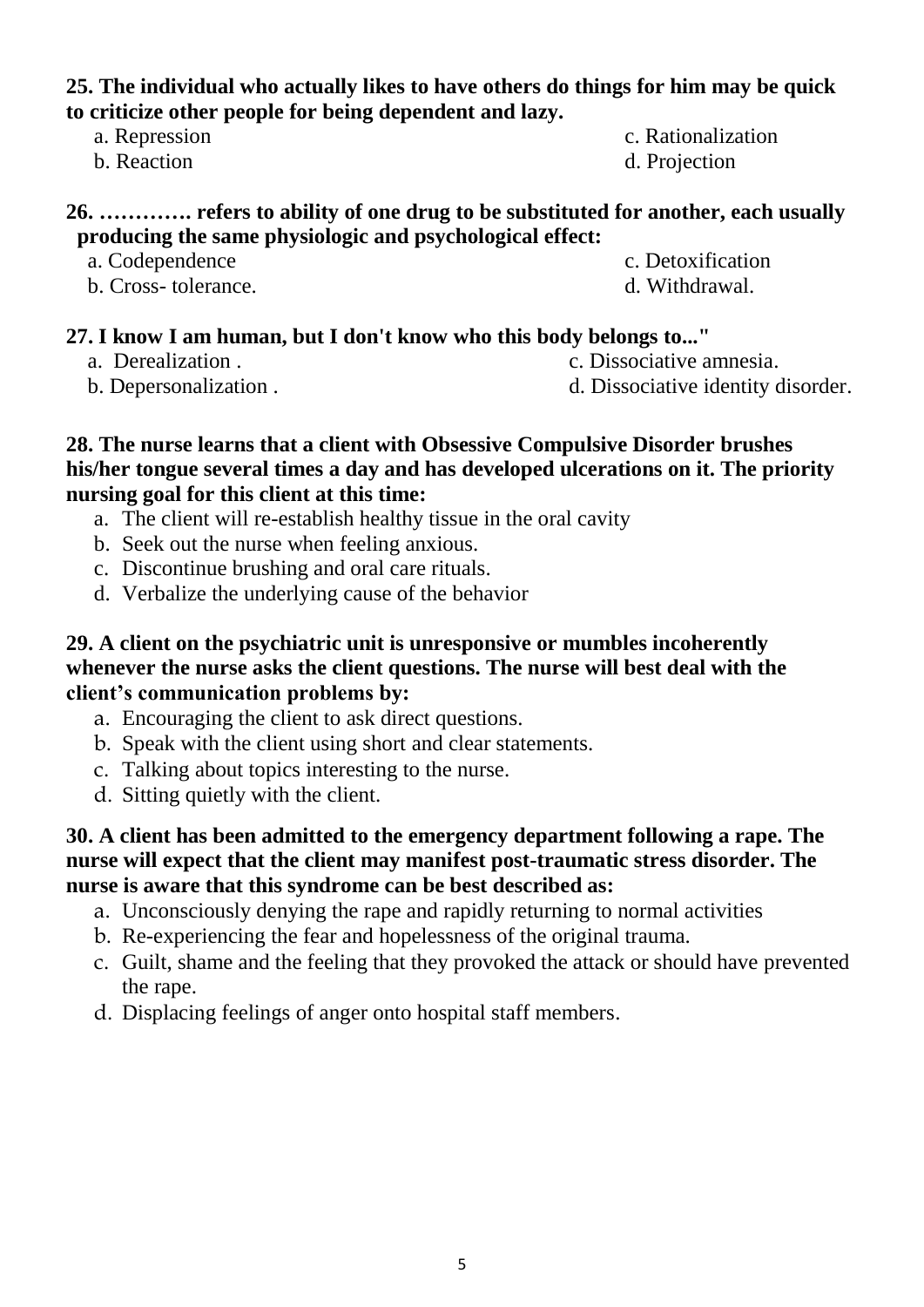# <u>Part II: -List the followings; (25 marks)</u>

| 1- List Community Mental health Resources in Egypt:                        |
|----------------------------------------------------------------------------|
|                                                                            |
|                                                                            |
|                                                                            |
|                                                                            |
| 2- List four diagnostic criteria of border line personality disorder:      |
|                                                                            |
|                                                                            |
|                                                                            |
|                                                                            |
| 3- List four DSM-5 diagnostic criteria for Dissociative identity disorder: |
|                                                                            |
|                                                                            |
|                                                                            |
|                                                                            |
| 4- Mention cycle of violence:                                              |
|                                                                            |
|                                                                            |
|                                                                            |
|                                                                            |
| 5- List four main concepts of mental health:                               |
|                                                                            |
|                                                                            |
|                                                                            |
|                                                                            |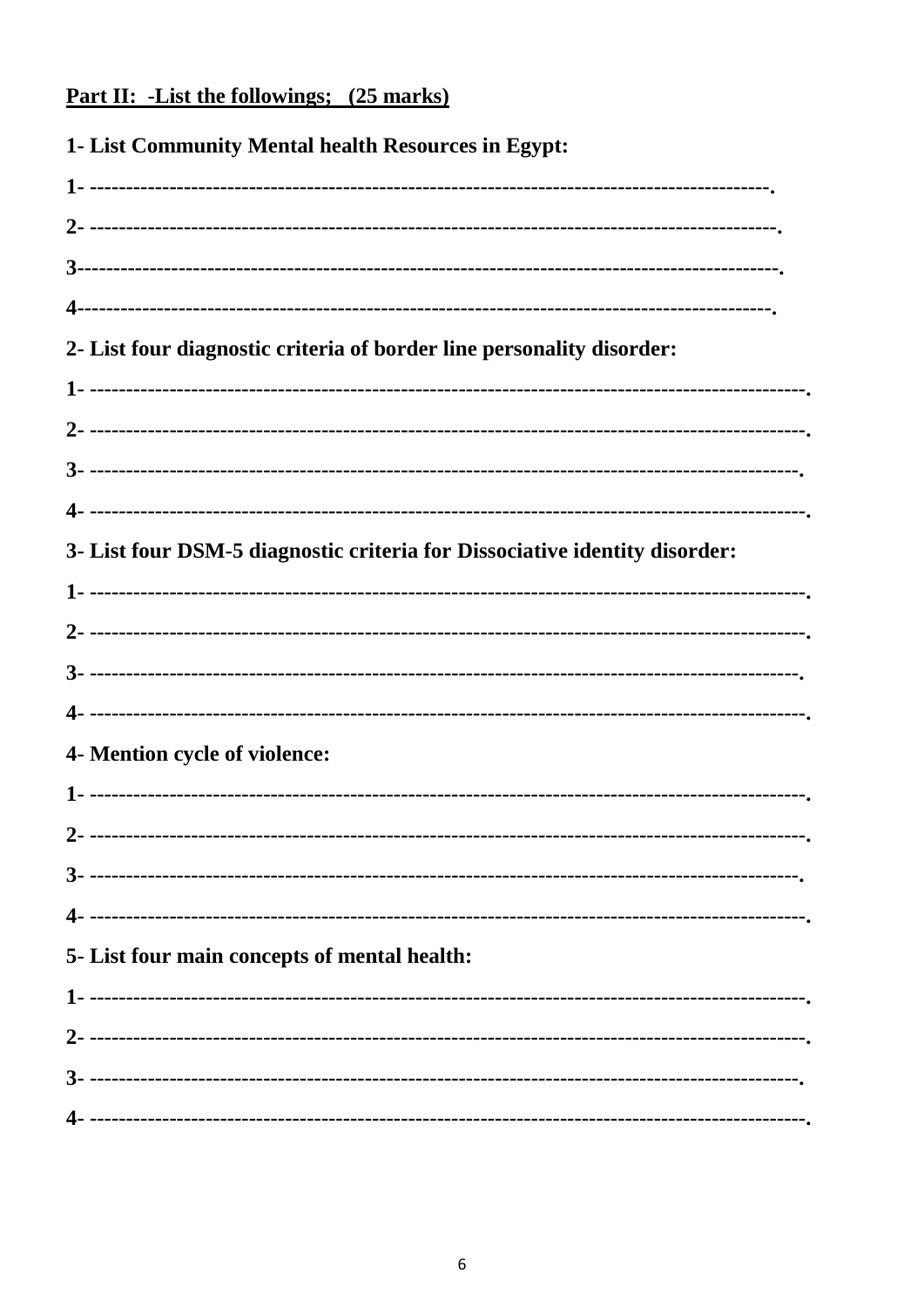6- Common nursing diagnoses of patient with somatic disorder are: 7- Ethical principles related to psychiatric nurse are: 8- Characteristics of Initiating phase of nurse patient relationship:-9- Problems in Milieu Therapy: 10- List four functions of Ego: 11- Communication skills for understanding person expression are: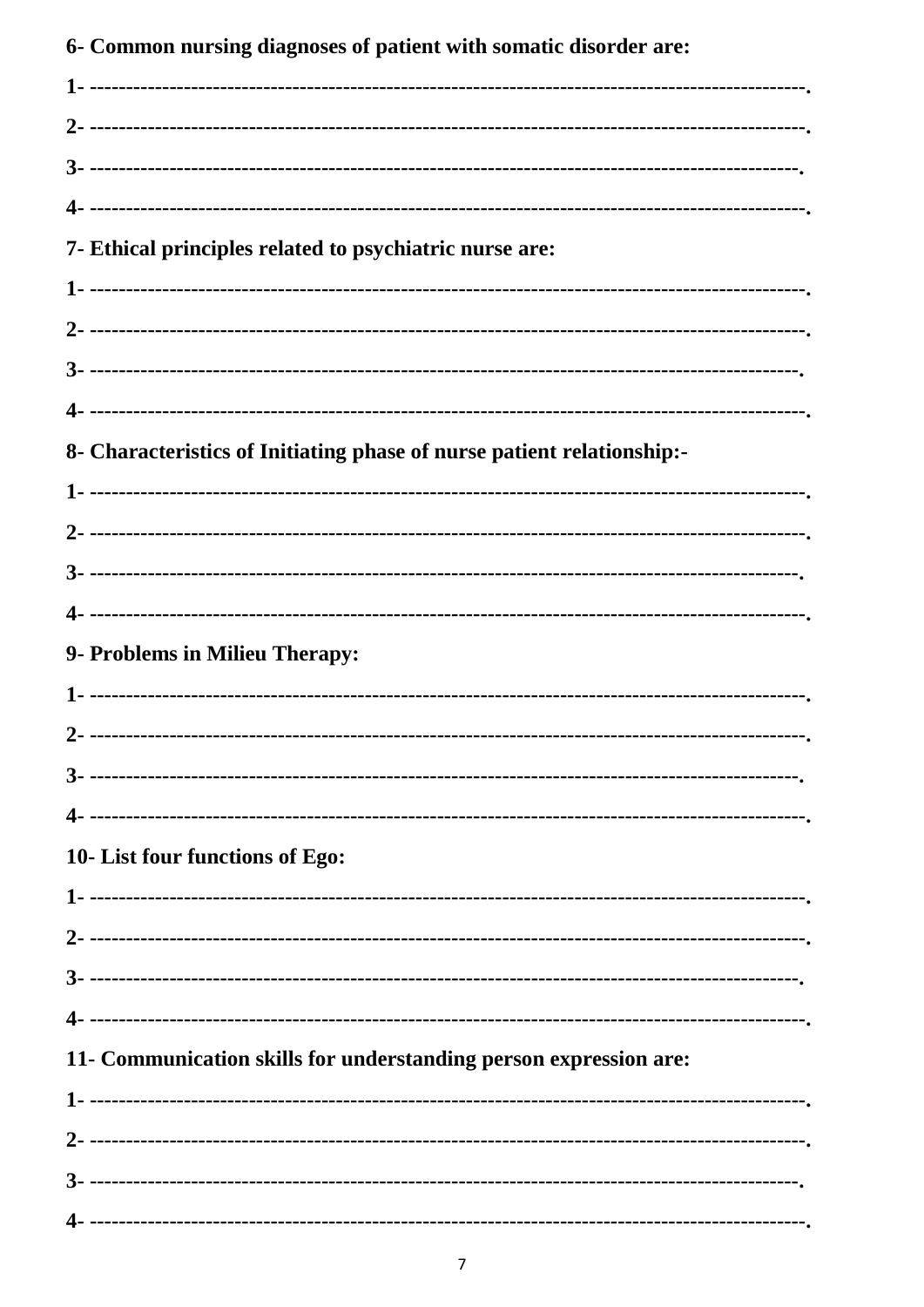**12- For meeting the patient's need, the nurse should do the following:**

**1- ---------------------------------------------------------------------------------------------------. 2- ---------------------------------------------------------------------------------------------------. 3- --------------------------------------------------------------------------------------------------. 4- ---------------------------------------------------------------------------------------------------. 13- List two most common initial symptoms in the onset of mania are: 1- ---------------------------------------------------------------------------------------------------. 2- ---------------------------------------------------------------------------------------------------.**

## **Part III: True and False questions; 10 marks:**

**Read each statement carefully and encircle "T" if the statement is true, encircle "F" if the statement is false.**

| <b>Statement</b>                                                                                                                                                       | <b>True</b> | <b>False</b> |
|------------------------------------------------------------------------------------------------------------------------------------------------------------------------|-------------|--------------|
| 1- Learning theory suggests that the primary disturbance in<br>depression is cognitive rather than affective                                                           |             | $\mathbf{F}$ |
| 2- Ataxia, a variety of ocular motility abnormalities, including<br>horizontal nystagmus, lateral orbital palsy and gaze palsy are<br>symptoms of Korsakoff's syndrome |             | $\mathbf{F}$ |
| 3- Freud's believed that people are motivated mostly by unconscious<br>urges.                                                                                          |             | $\mathbf{F}$ |
| 4- Disulfiarm is used to reduce craving for alcohol.                                                                                                                   |             | $\mathbf{F}$ |
| 5- Ethical dilemma is a situation in which ethical principles are in<br>conflict with one another.                                                                     |             | F            |
| 6- People with hoarding disorder feel they can throw things away                                                                                                       |             | $\mathbf{F}$ |
| 7- Confusion is the center feature in dementia                                                                                                                         |             | $\mathbf{F}$ |
| 8- Dementiated patient try to fabricate when he fail to remember daily<br>events. That's called lying behavior                                                         |             | $\mathbf{F}$ |
| 9- To recover from anxiety disorders, you have to face situations that<br>provoke your anxiety.                                                                        |             | $\mathbf{F}$ |
| 10- Somatic symptoms disorder characterized by presence of real<br>physical symptoms with organic cause.                                                               |             | $\mathbf{F}$ |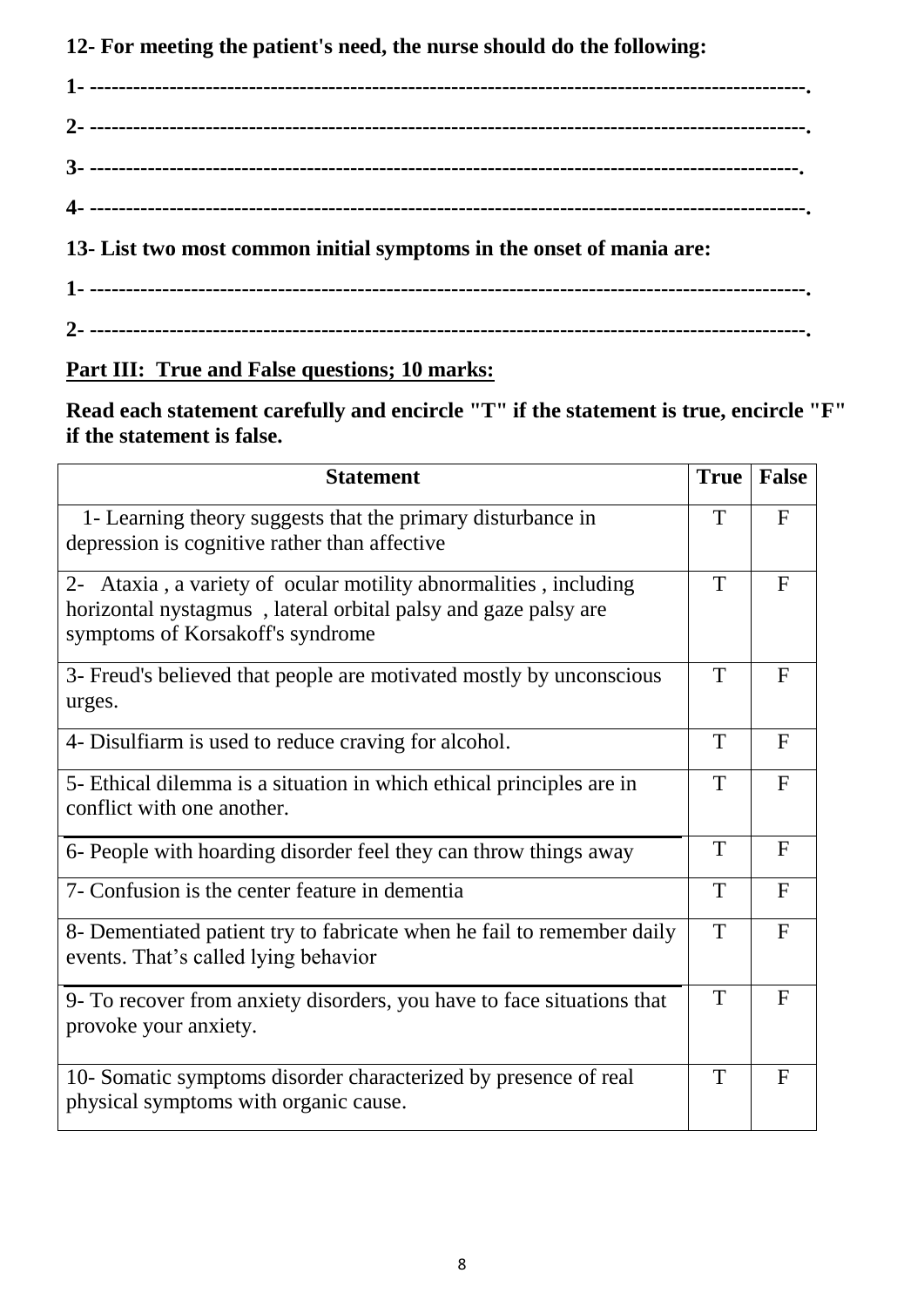## **Part IV-Matching (10 Marks ) :**

**Match the following numbered items on the right side with lettered items on the left side. Put the number of your choice between brackets.** 

| $\mathbf{A}$                       | <b>The</b><br>answer | B                                                                                                                              |
|------------------------------------|----------------------|--------------------------------------------------------------------------------------------------------------------------------|
| a. Displacement                    |                      | 1- is a disorder characterized by refraining from<br>using public places.                                                      |
| b. Id                              |                      | 2- A diminished response to a drug, so that more<br>dose is required to reach the same effect.                                 |
| c. Agoraphobia                     |                      | 3- The client seems to be better during the day, but<br>gets very confused and agitated in the late afternoon<br>and evenings. |
| d. Child neglect                   |                      | 4- The inability to remember one's past lifetime.                                                                              |
| e. Use of humor                    |                      | 5- It enhances feelings of well-being, reduces<br>anxiety, and encourages a sense of hope                                      |
| f. Generalized anxiety<br>disorder |                      | 6- The person slammed a door, when was anger.                                                                                  |
| g. Tolerance                       |                      | 7- It is a failure to provide the child with basic<br>needs                                                                    |
| h. Retrograde amnesia              |                      | 8- Terrorizing which involve creating a climate of<br>fear                                                                     |
| I. Helplessness                    |                      | 9- The client is unable to remember all events of a<br>circumscribed period of time lasting from a few<br>hours to a few days  |
| J. Localized amnesia               |                      | 10- It identified as the most primitive part of<br>personality. It is includes all instincts, drives, and<br>desire.           |
| K. Sundowning<br>syndrome          |                      |                                                                                                                                |
| L. Emotional<br>abuse              |                      |                                                                                                                                |